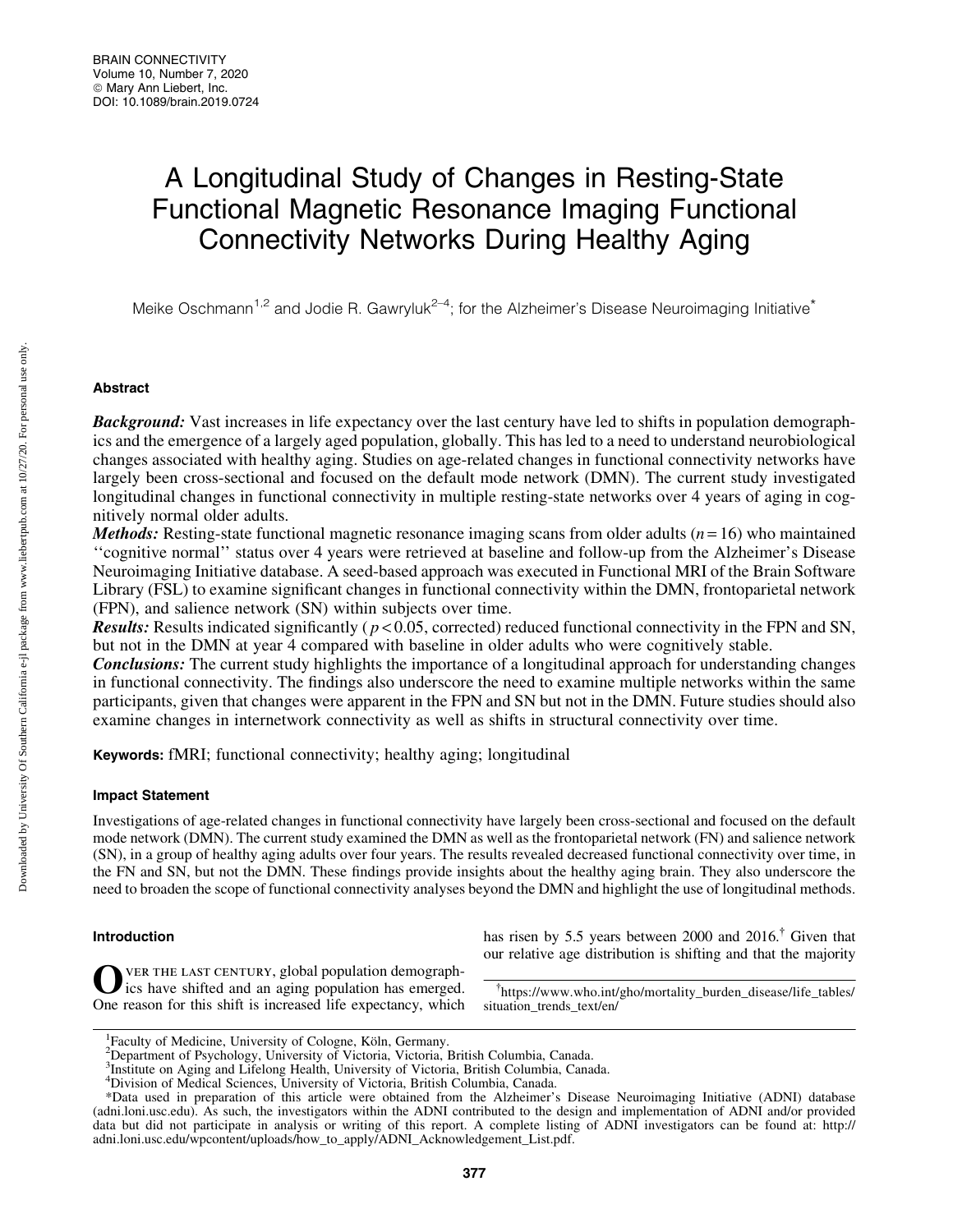of neuroscience research has focused on young adults, there is currently a crucial need to understand the changes that occur as individuals age. Among the most well-known changes associated with aging relate to cognitive ability (including declines in memory, executive function, and information processing speed) (Murman, 2015). To date, a wide body of literature has examined the relationships between cognitive decline and alterations in brain structure and function, many using magnetic resonance imaging (MRI) approaches.

As a noninvasive and an easily repeatable way to peer into the human brain, magnetic resonance imaging (MRI) represents an ideal method to study how the brain changes over time. In particular, developments in functional MRI (fMRI) analyses have allowed for the use of resting-state scans to better understand correlations between fluctuations in the BOLD (blood oxygen level dependent) signal between different neural regions, or functional connectivity networks.

Previous research on functional connectivity and aging has largely been cross-sectional and focused on the default mode network (DMN) in older relative to younger adults. The DMN captures regions related to mind-wandering and self-monitoring such as posterior cingulate cortex, precuneus, medial temporal lobes (MTLs), and medial prefrontal areas (Raichle, 2015). Notably, a variety of analysis approaches have been taken to examine functional connectivity networks such as the DMN, including, seed-based methods, independent component analyses, and application of graph theoretical analyses (Sala-Llonch et al., 2015). Most consistently across techniques, older adults have shown decreased functional connectivity in the DMN relative to younger adults (Damoiseaux, 2017; Dennis and Thompson, 2014; Ferreira and Busatto, 2013).

Although the DMN is the most commonly studied network, recently, several other functional connectivity networks, including the frontoparietal network (FPN) and salience network (SN) have been also been investigated in older adults. The FPN system is associated with attention shift control, cognitive control, and decision-making (Marek and Dosenbach, 2018; Vincent et al., 2008). It includes the inferior parietal cortex, ventral visual cortex, supramarginal gyrus, superior lateral occipital cortex, insula, and supplementary motor area (Dosenbach et al., 2006; Fox et al., 2005). Similarly to findings in the DMN, several studies to date have detected reduced functional connectivity in the FPN in older compared with younger adults (Andrews-Hanna et al., 2007; Huang et al., 2015; Marstaller et al., 2015; Voss et al., 2010).

The SN is anchored in the anterior insula and the dorsal anterior cingulate cortex (ACC) and contributes to a variety of complex brain functions, including communication, social behavior, and self-awareness through the integration of sensory, emotional, and cognitive information (Menon, 2015). The SN is thought to facilitate the detection of important environmental stimuli (Menon and Uddin, 2010; Seeley et al., 2007). Applying an independent component analysis approach, He et al. (2014) found decreased functional connectivity in the SN in healthy older adults compared with their younger counterparts. Likewise, a negative correlation with age of the connectivity of the bilateral insula and ACC was reported by Onoda et al. (2012). Their study has also investigated the connectivity of FPN, but no differences between groups were detected.

Few studies have examined healthy aging in multiple resting-state networks within the same set of participants over time. In a powerful approach that examined multiple networks across studies, Li et al. (2015) completed a metaanalysis of 114 task-based fMRI studies on healthy aging and examined multiple networks. They compared young and older adults and found that older adults had increased connectivity in the FPN and DMN, with the FPN showing a relationship with cognitive performance.

Primary studies that have examined more than one network within the same set of participants often included wide age ranges, also including middle-aged persons. For instance, in a large population-based study, Zonneveld et al. (2019) examined resting-state networks in 2878 persons between 50 and 95 years. The analysis revealed decreased functional connectivity in brain networks, including the anterior DMN that was most pronounced after the age of 65 years. Varangis et al. (2019) also took an important approach by examining multiple resting-state connectivity analysis methods in individuals aged 20–80 years. Their results revealed both whole-brain and network-level changes indicative of agerelated decline, some of which bore a relationship with cognitive performance.

To date, changes in functional connectivity during healthy aging have mainly been inferred from cross-sectional comparisons of older versus younger adults and most studies have not compared multiple networks within the same individuals. Although such investigations often allow for larger sample sizes, a major limitation relates to the possible confounding of results owing to group differences. Longitudinal studies are needed to fully characterize and capture agerelated changes in functional connectivity.

The aim of the current study was to investigate changes in functional connectivity during healthy aging, using a longitudinal approach to examine changes in multiple networks, including the DMN, FPN, and SN. To our knowledge, this is the first study to examine longitudinal changes in multiple functional connectivity networks in healthy older adults over 4 years. We hypothesized that functional connectivity would be significantly lower in each of the networks (DMN, FPN, and SN) at the 4-year follow-up compared with baseline.

## Materials and Methods

#### Alzheimer's Disease Neuroimaging Initiative database

The data used in the preparation of this article were obtained from the Alzheimer's Disease Neuroimaging Initiative 2 (ADNI-2) database.<sup> $\ddagger$ </sup> The ADNI was launched in 2003 as a public/private partnership, led by Principal Investigator Michael W. Weiner, MD. The primary goal of ADNI has been to test whether serial MRI, positron emission tomography, other biological markers, and clinical and neuropsychological assessment can be combined to measure the progression of mild cognitive impairment and early Alzheimer's disease (AD). For up-to-date information, please see the ADNI procedures manual.<sup>3</sup>

<sup>{</sup> <http://adni.loni.usc.edu>

x [www.adni-info.org](http://www.adni-info.org)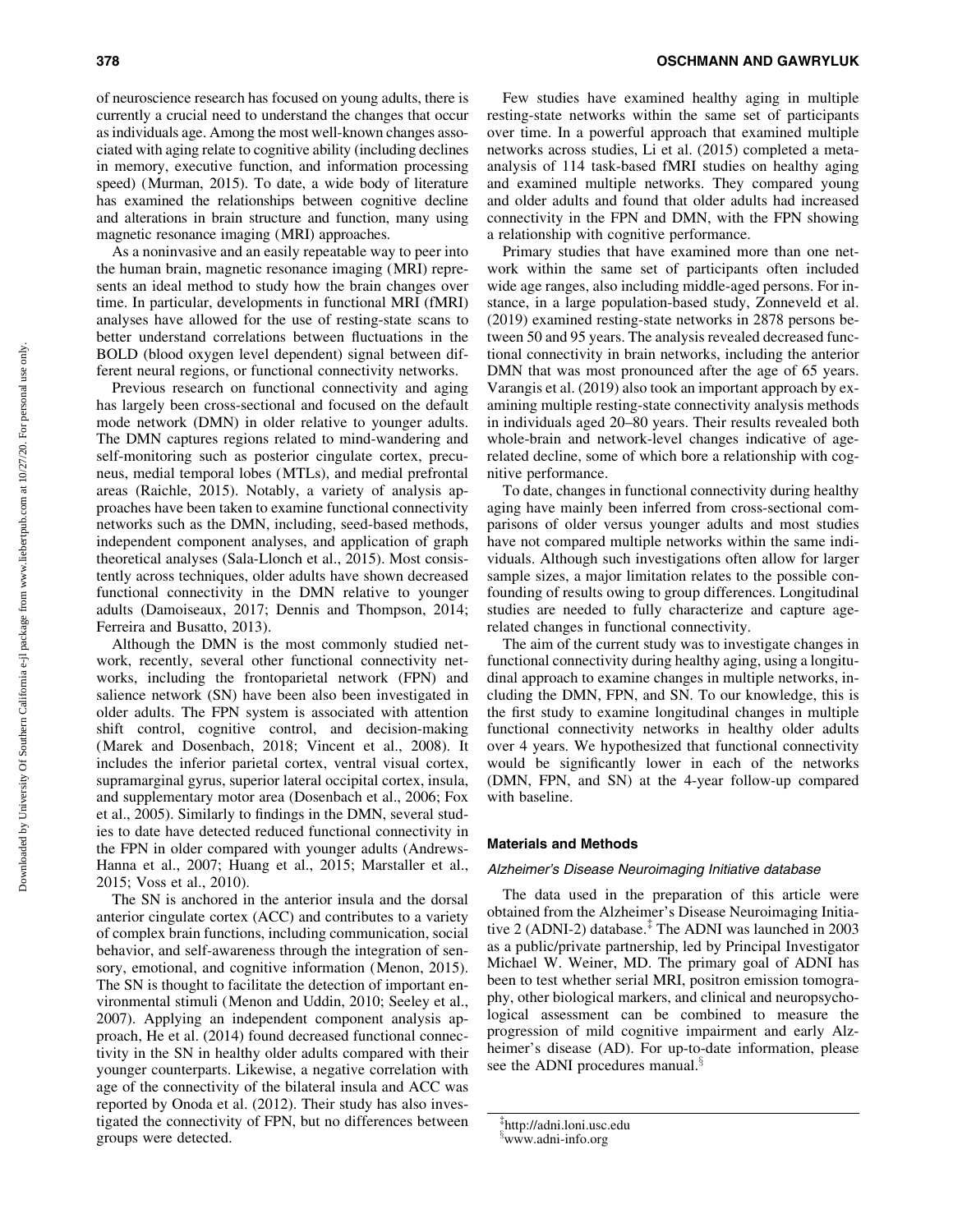#### Participant selection

Selection criteria included the availability of resting-state fMRI scans as well as the corresponding structural MRI images at two time points that were 4 years apart. The current study focused entirely on healthy aging and therefore excluded individuals with subjective or mild cognitive decline and dementia. Every participant within the ''cognitively normal'' cohort of ADNI with resting-state fMRI (rs-fMRI) data available at an initial time point with a 4-year follow-up was included. Due to poor rs-fMRI data quality (upon individual inspection of scans for artifacts), four participants who otherwise met the criteria were excluded. The final study cohort included 16 healthy older adults with good-quality fMRI data at baseline and 4-year follow-up.

As per ADNI criteria, all participants were free of memory complaints and deemed cognitively normal based on clinical assessments by the site physician, showing an absence of significant impairment in cognitive functioning and performance of daily activities. Normal memory function was also exhibited on the Logical Memory II subscale from the revised Wechsler Memory Scale (the maximum score is  $25$ ,  $\geq$ 9 for 16 years of education and above,  $\geq$ 5 for 8–15 years of education,  $\geq$ 3 for 0–7 years of education), a Mini-Mental State Examination score between 24 and 30 (inclusive), and a Clinical Dementia Rating of 0. For more information on group classifications, including all additional eligibility criteria, please consult the ADNI-2 procedures manual.\*\*

All ADNI participants or their authorized representatives provided written informed consent approved by the institutional review board at each acquisition site. For the purpose of the current study, secondary use of the data was approved by the Human Research Ethics Board at the University of Victoria (Victoria, BC, Canada).

## Participant demographics and behavioral analyses

Descriptive statistics were applied to calculate the mean and standard deviation of the age and education level of participants, as well as the proportion of males and females in the current study. Within-subjects *t*-tests were applied to investigate changes in the Mini-Mental State Examination (MMSE) scores and composite scores for executive functioning (ADNI-EF) and memory (ADNI-MEM). Composite scores were derived using data from the ADNI neuropsychological battery using item response theory methods. ADNI-EF and ADNI-MEM have been validated in published articles (Crane et al., 2012; Gibbons et al., 2012).

# Image acquisition

MRI data were downloaded with permission from the ADNI. All images were acquired on 3.0 Tesla Philips MRI scanners. Whole-brain anatomical MRI scans were acquired sagittally, with a T1-weighted MPRAGE sequence, with the following parameters: a repetition time of 7 ms, an echo time of 3 ms, voxel size of  $1 \times 1 \times 1.2$  mm, and a flip angle of 9°. Functional MRI scans were obtained during an  $\sim$ 7-minlong resting-state scan (with eyes open). Resting-state fMRI scans were obtained with a T2\*-weighted echo-planar imaging sequence with the following parameters: a repetition time of 3000 ms, an echo time of 30 ms, 140 volumes, 48 slices, voxel size of  $3.3 \times 3.3 \times 3.3$  mm, and a flip angle of 80°.

#### Image preprocessing

All data obtained from the ADNI database were in DICOM format. Both the structural and functional images were converted to NIFTI format using dcm2niix in the MRIcroGL application (Li et al., 2016a). All analysis steps were performed using tools within the Functional MRI of the Brain Software Library (FSL) version 6.0.1 (Jenkinson et al., 2012).

The FEAT function was used to preprocess the data (Woolrich et al., 2001). Nonbrain tissue in the raw T1 images was removed using the automated Brain Extraction Tool (Smith, 2002), followed by visual inspection and optimization for each subject. Rigid body transformations were applied to the functional images by the use of MCFLIRT motion correction ( Jenkinson et al., 2002). No spatial smoothing was applied to avoid effacing small areas of significance (Alakörkkö et al., 2017). Low-frequency artifacts were removed by high-pass temporal filtering.

Each participant's functional image was registered to his or her high-resolution structural image using the boundarybased registration algorithm (Greve and Fischl, 2009). Subsequently, registration of the structural image to standard stereotaxic space was carried out with FMRIB's linear image registration tool (Jenkinson and Smith, 2001; Jenkinson et al.,  $2002$ ) using a linear  $12^{\circ}$  of freedom transformation and then further refined by applying FMRIB's non-linear image registration tool nonlinear registration of the structural image to MNI-space (Andersson et al., 2007a, 2007b).

## Seed-based resting-state fMRI functional connectivity analyses

Each of three functional connectivity networks, the DMN, FPN, and SN, was examined longitudinally (baseline compared with year 4) using a seed-based approach based on anatomical hubs known from previous literature, as described below.

Selected as regions of interest were the left posterior cingulate cortex for the DMN (De Luca et al., 2006), the right inferior parietal sulcus for the FPN (Voss et al., 2010), and the right dorsal anterior cingulate for the SN (He et al., 2014). Those regions have been commonly used in the literature and have been applied to similar populations of interest. In each case, a 10 voxel (10 mm) diameter spherical region of interest (ROI) was created centered on the relevant MNI coordinates from the literature (Table 2) using the MNI 1 mm brain as a template.

The seeds were individually registered to subjects' space using first-level FEAT. Specifically, the mean blood oxygenlevel-dependent signal time series were extracted from the appropriate seed region and used as the model response function in a general linear model analysis. This allowed for examination of functional connectivity in each of the aforementioned networks through the detection of voxels with time series that correlate with that measured in the seed. In each case, the mean time series from the lateral ventricle were used as a nuisance regressor to eliminate noise (given that no meaningful signal would be expected in the ventricles). The time series statistical analyses were carried out using FILM with local autocorrelation correction (Woolrich et al., 2001).

<sup>\*</sup>[\\*http://adni.loni.usc.edu/wp-content/uploads/2008/07/adni2-proce](http://adni.loni.usc.edu/wp-content/uploads/2008/07/adni2-procedures-manual.pdf) [dures-manual.pdf](http://adni.loni.usc.edu/wp-content/uploads/2008/07/adni2-procedures-manual.pdf)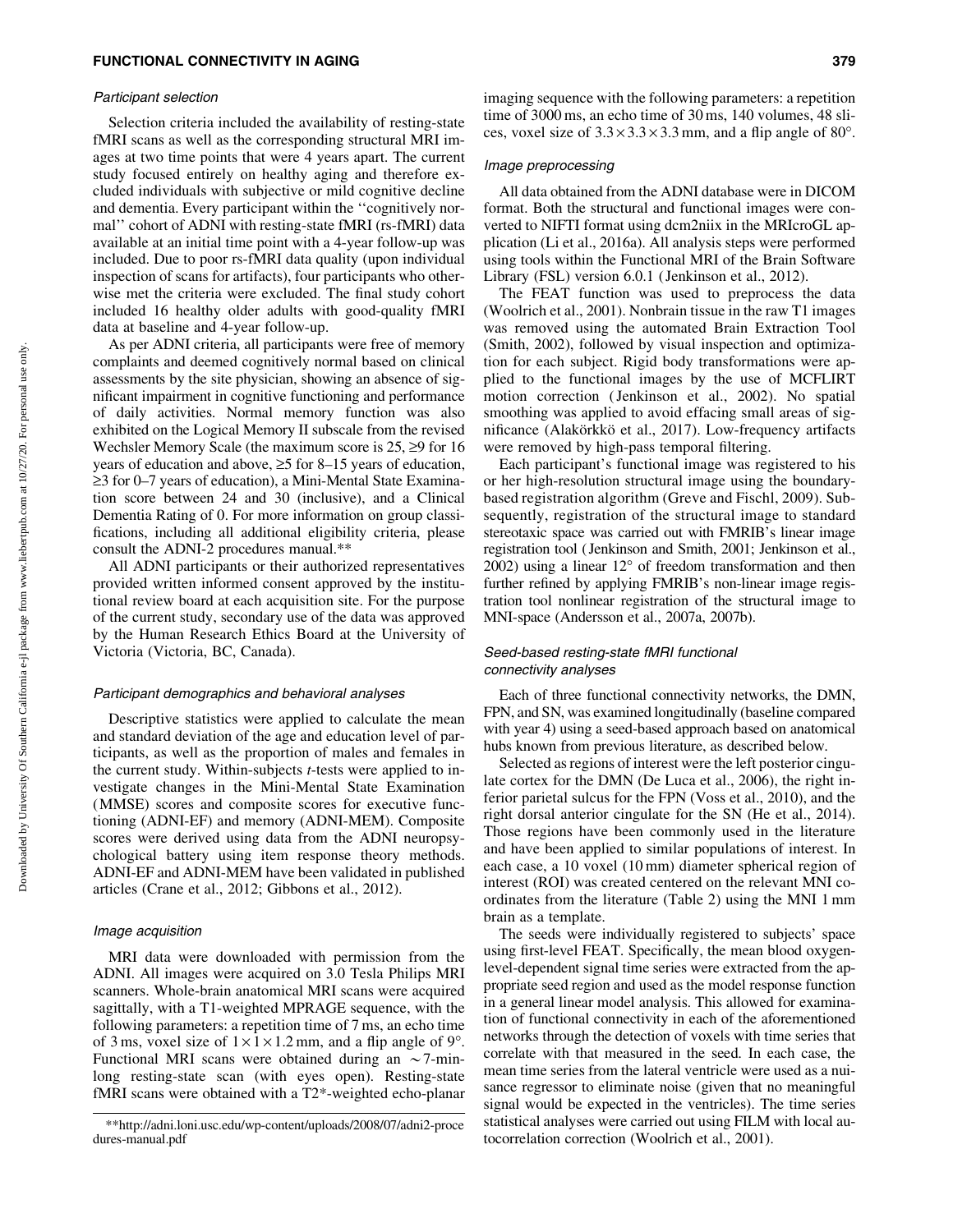| TABLE 1. PARTICIPANT DEMOGRAPHICS |                  |                  |        |  |
|-----------------------------------|------------------|------------------|--------|--|
|                                   | Year 1           | Year 4           | р      |  |
| n                                 | 16               | 16               |        |  |
| Age (years)                       | $74.38 \pm 4.52$ | $78.43 \pm 4.24$ |        |  |
| Female                            | 9(56.25%)        | 9(56.25%)        | 0.4864 |  |
| Education (years)                 | $16.81 \pm 1.91$ | $16.81 \pm 1.91$ |        |  |
| <b>ADNI-MEM</b>                   | $1.14 \pm 0.39$  | $1.14 \pm 0.71$  | 0.8948 |  |
| <b>ADNI-EF</b>                    | $0.94 \pm 0.56$  | $0.84 \pm 0.84$  | 0.6362 |  |
| MMSE                              | $28.63 \pm 1.67$ | $28.19 \pm 2.37$ | 0.6238 |  |
|                                   |                  |                  |        |  |

ADNI, Alzheimer's Disease Neuroimaging Initiative; ADNI-EF, ADNI executive function composite; ADNI-MEM, ADNI memory composite; MMSE, Mini-Mental State Examination.

Finally, a higher level within-group analysis was conducted to compare resting-state functional connectivity in each of the networks separately (DMN, FPN, and SN) between baseline and 4-year follow up (baseline >4 years and 4 years > baseline). The higher level analysis was carried out using a mixed-effects model, in FMRIB's local analysis of mixed effects (Beckmann et al., 2003; Woolrich et al., 2004). *Z* (Gaussianized T/F) statistic images were thresholded using clusters determined by *Z* > 2.3 and a (corrected) cluster significance threshold of  $p = 0.05$  (Worsley, 2001).

# **Results**

# Participant demographics and behavioral findings

The demographic information and behavioral findings for the participants can be viewed in Table 1. As expected, based on their placement in the cognitively normal group within the ADNI, no significant differences were present in cognitive scores (MMSE, ADNI-MEM, ADNI-EF) between baseline and follow-up.

## Seed-based resting-state fMRI functional connectivity findings

The analyses revealed significant functional connectivity differences between the baseline and the follow-up 4 years later. Significantly reduced connectivity was detected within the FPN and SN for year 4 compared with baseline. No statistically significant results were detected for either contrast within the DMN. Figure 1 depicts the regions with significantly reduced connectivity in the FNP and SN at the 4 year follow-up, and Table 2 reports the MNI coordinates for the peak voxel clusters that correlated with each seed region. For the definition of regional anatomy, the Harvard-Oxford Cortical Structural Atlas was used.

# Discussion

The aim of the current study was to determine if there are longitudinal changes in functional connectivity, examining multiple networks, over a period of 4 years of healthy aging. Based on previous findings from cross-sectional studies, we hypothesized a decline in the functional connectivity in three different networks, including the DMN, FPN, and SN.

The results indicated significant declines in functional connectivity over 4 years within both the FPN and SN. Conversely, functional connectivity within the DMN remained stable, with no significant changes over time.



FIG. 1. Resting-state connectivity networks baseline > year 4 (default mode network, no significant findings, frontoparietal network results in blue, salience network results in yellow; corrected for multiple comparisons, *p* < 0.05). Findings are displayed in axial orientation, radiological view. Color images are available online.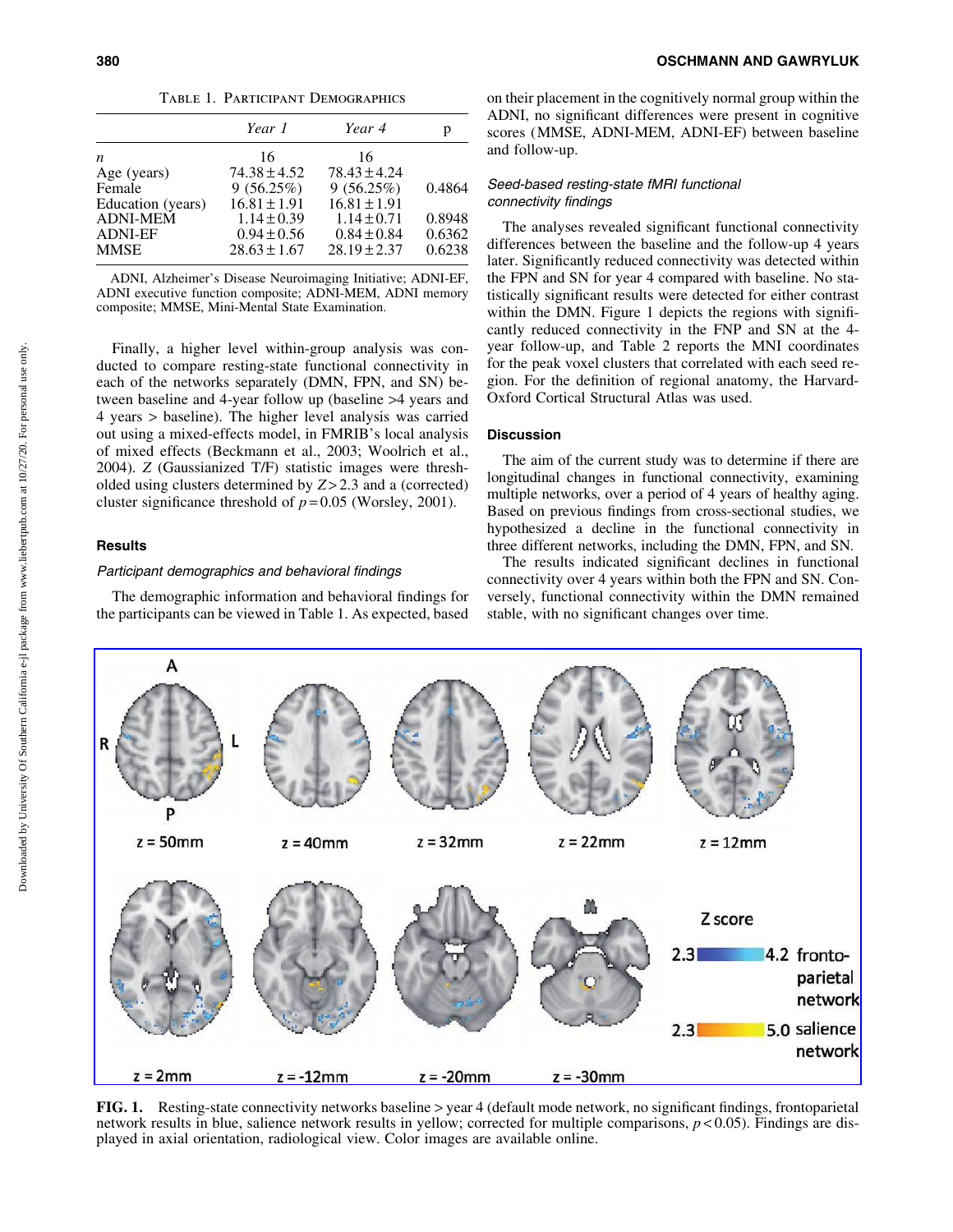### FUNCTIONAL CONNECTIVITY IN AGING 381

Table 2. MNI Coordinates, Peak Z Scores, and Cluster Size for the Peak Voxels That Correlated with Each Seed Region in the FPN and SN, Where Baseline Functional Connectivity Was Significantly Different at Baseline than 4-Year Follow-Up (with Reduced Connectivity Over Time)

| Brain region                                        | MNI coordinates $(x, y, z)$ | Z score      | Cluster size (voxels) |
|-----------------------------------------------------|-----------------------------|--------------|-----------------------|
| Default mode                                        |                             |              |                       |
| Left posterior cingulate cortex                     | $-2, -51, 27$               | Initial seed |                       |
| Frontoparietal                                      |                             |              |                       |
| Right inferior parietal sulcus                      | $25, -62, 53$               | Initial seed |                       |
| Left occipital pole                                 | $-12, -94, 16$              | 4.29         | 915                   |
| Left insular cortex                                 | $-38, 2, 6$                 | 4.12         | 479                   |
| Right occipital pole                                | $14, -96, -4$               | 3.99         | 407                   |
| Right precentral gyrus                              | 56, 6, 26                   | 3.75         | 347                   |
| Left superior temporal gyrus                        | $-64, -30, 6$               | 3.24         | 117                   |
| Left inferior frontal gyrus, pars triangularis      | $-44, 30, 4$                | 3.68         | 109                   |
| Right middle temporal gyrus, temporo-occipital part | $50, -48, 8$                | 3.92         | 94                    |
| Left paracingulate gyrus                            | $-2, 24, 36$                | 3.74         | 91                    |
| Left frontal pole                                   | $-38, 64, 6$                | 3.65         | 84                    |
| Left cerebellum VI                                  | $-10, -70, -18$             | 3.65         | 79                    |
| Salience                                            |                             |              |                       |
| Right dorsal anterior cingulate                     | 2, 35, 33                   | Initial seed |                       |
| Left postcentral gyrus                              | $-52, -32, 56$              | 5.07         | 183                   |
| Left angular gyrus                                  | $-44, -60, 26$              | 3.45         | 118                   |
| Left lateral occipital cortex, superior division    | $-48, -64, 34$              | 4.79         | 99                    |
| Right cerebellum I-IV                               | $4, -48, -12$               | 3.55         | 81                    |

The coordinates used as the center of each spherical seed are listed for each network that was examined: DMN, FPN, and SN. DMN, default mode network; FPN, frontoparietal network; MNI, Montreal Neurological Institute; SN, salience network.

The present study was the first to investigate longitudinal changes in functional connectivity in multiple resting-state brain networks by following one group of healthy subjects over a time period of 4 years. Longitudinal findings in the FPN and SN are consistent with previously mentioned studies that took cross-sectional approaches and found decreased connectivity in the FPN (Andrews-Hanna et al., 2007; Huang et al., 2015; Marstaller et al., 2015; Voss et al., 2010) and SN (He et al., 2014) in healthy older adults. For example, our results correspond with findings from Marstaller et al. (2015) who found reduced functional connectivity in the FPN and SN and to a lesser degree in the DMN in older compared with younger adults; they demonstrated that while young adults engage the DMN as well as regions associated with the FPN and the SN, resting-state functional connectivity is only observed in the DMN and not in the FPN and SN in older adults.

In terms of longitudinal studies, our results compare with those of Chong et al. (2019), who examined a healthy elderly cohort over 2 years, using a graph theoretical approach. In this study, healthy older adults showed global decreases in integration and segregation compared with young adults, but showed only longitudinal declines in distinctiveness of three higher order cognitive modules: FPN, SN, and DMN. Therefore, we have common findings of reduced functional connectivity over time within the FPN and SN during healthy aging, although our findings in the DMN differ.

Ousdal et al. (2019) have also taken a longitudinal approach and have assessed the stability of the brain('s) functional connectome in healthy aging. Their study showed that the connectome of the whole brain and nine subnetworks generally remains stable over a 2–3-year period in middle and older age. Interestingly, the analyses revealed a significant negative association between DMN stability and change in episodic memory performance, indicating a larger episodic memory decline between the two time points in individuals with higher DMN stability.

Interestingly, a longitudinal study by Van Hooren et al. (2018) also utilized the ADNI2 database to examine individuals along the continuum of AD. Results from the healthy control cohort revealed that the relationship between internetwork functional connectivity (in the DMN and SN, as well as in the dorsal attention network) and memory decline was moderated by  $A\beta$ . Future work should further explore the role of variables such as AB, tau, and APOE status on functional connectivity in healthy aging.

In contrast to Chong et al. (2019) and numerous crosssectional studies of the DMN in aging (e.g., Damoiseaux, 2017), we did not observe significant decreases in the DMN over time. One potential reason that our results may differ from others is that the participants in the present study were cognitively stable over a 4-year period of time, while there is evidence that reduced connectivity in large-scale brain networks such as the DMN is linked to cognitive decline, particularly in memory and executive function (Andrews-Hanna et al., 2007; Damoiseaux et al., 2008; Onoda et al., 2012). Notably, our findings are highly consistent with a longitudinal study by Persson et al. (2014), who assessed changes in the DMN in healthy adults aged 49–79 years and found stability in functional connectivity in the DMN over time.

It is possible that functional network changes first occur in the FPN and SN along with underlying structural changes, and that changes in the DMN occur later on when normal cognitive declines are more likely to be detected (perhaps longer longitudinal designs are necessary to detect this effect). Consistent with this idea, a study by Zhang et al. (2014) also suggested that the FPN may be the first target of neuronal vulnerability. It is possible that the FPN and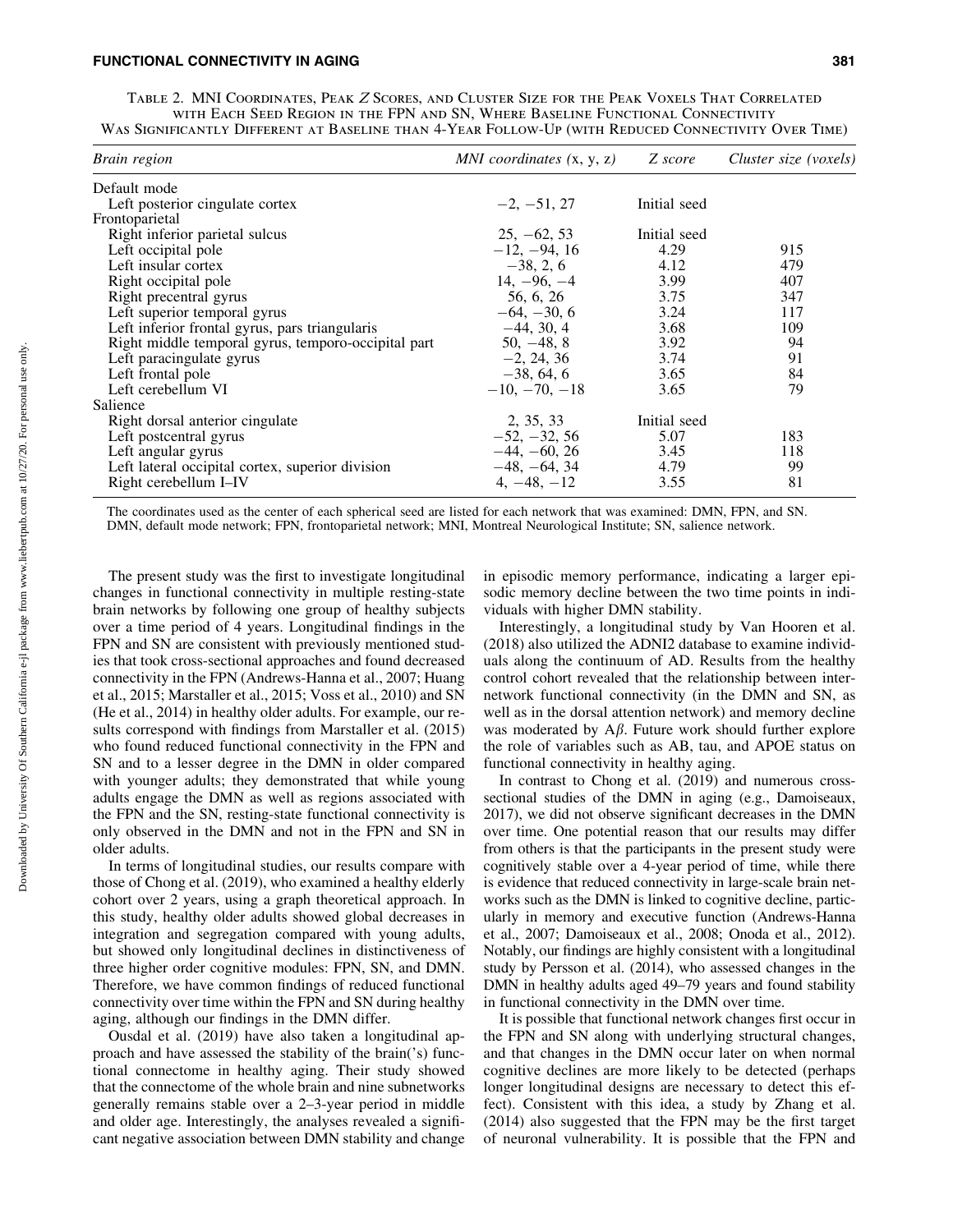SN are particularly sensitive to changes with age given their connection to frontal regions, which are most likely to show structural changes in both white and gray matter with age (Cabeza and Dennis; 2012).

Conversely, it is also possible that changes in the DMN occur first and then stabilize and that we were not able to detect this with our longitudinal approach, which began tracking participants in their mid-70s; the functional connectivity of the DMN is shown to be notably higher in people aged about 20 years compared with older people (Tomasi and Volkow, 2011). In this case, the implementation of a longitudinal study beginning at an earlier age/time point could elucidate the progression of changes in functional connectivity. Interestingly, Staffaroni et al. (2018) examined subnetworks of the DMN longitudinally in a large sample of healthy older adults and found age-dependent changes in functional connectivity, such that individuals aged 50–66 years showed increases in DMN connectivity, while individuals older than the age of 74 years showed declines. It is possible that the current study may have detected reduced connectivity in the DMN if participants were followed over a longer time period (past the mid-70s age range).

Another potential reason that the current study did not detect changes in the DMN may relate to the use of a posterior seed region. Recently, some studies have suggested that the DMN can be split into the posterior cingulate cortex region utilized in the current study as well as a dissociable anterior subcomponent of the network, anchored in the ventral medial prefrontal cortex (Andrews-Hanna et al., 2010; Uddin et al., 2009). Damoiseaux et al. (2008) examined both components and found that the anterior but not the posterior aspects of the DMN correlated with age.

The idea that the influence of advancing age is not homogenous within the DMN is supported by a 5-year longitudinal study by Salami et al. (2016), in which the MTL region of the DMN is investigated. Their findings revealed that the degree of functional connectivity within the anterior MTL declined after age 60, whereas elevated functional connectivity was found within the posterior MTL.

# Limitations of the current study and directions for future research

There are several limitations to the current study, which may help to guide directions for future research. First, as in the case in many neuroimaging studies, there was limited statistical power in this study, due to a small sample size. Future studies should strive to include a greater number of participants. Future studies should also incorporate more than two time points and include participants who only have baseline data, to control for dropout and sampling effects. Such aims may become more achievable as large databases such as the ADNI grow over time.

Second, the current study used a seed-based approach for the identification of resting-state networks, which required *a priori* selection of ROIs. The inconsistent use of seed coordinates in different articles limits the comparability and replicability between studies. An additional difficulty in understanding the literature on functional connectivity changes during healthy aging is the multitude of analysis approaches that have been taken, including not only seed-based analysis but also independent component analyses and graph theoretical analyses. Moving forward, a positive step in this area of research would be to include the use of commonly accepted network seeds. Large reviews on functional connectivity changes in aging that integrate findings from the various possible approaches would also be helpful in detailing the similarities and differences between findings.

Third, the current study focused on changes in functional connectivity related to specific networks using a seed-based approach, but did not aim to examine between network connectivity. Since the SN serves to switch between the DMN and task-related networks such as the FPN (He et al., 2014; Menon and Uddin, 2010; Sridharan et al., 2008), it would be interesting to investigate the longitudinal changes on internetwork connectivity on these networks. Relatedly, future work should also examine changes in between network connectivity in the same individuals over time (e.g., as done by Grady et al., 2016). Furthermore, future research could benefit from examining changes in structural and functional connectivity within the same participants longitudinally. Currently, the ADNI does not collect both DTI and restingstate fMRI data on the same set of individuals, but this would be a relevant goal for future studies.

#### Conclusions

There is a fundamental need to better understand the neurobiological changes associated with healthy aging, given the globally aging population. The current study aimed to investigate changes in multiple functional connectivity networks (DMN, FPN, and SN) within the same participants over a time frame of 4 years, with hypothesized reductions in connectivity in each network over time. This approach was particularly relevant given that the majority of studies to date have focused on the DMN in cross-sectional comparisons of older versus younger adults.

The current study revealed significant changes in functional connectivity within the FPN and SN, such that connectivity was reduced over 4 years of healthy aging; no significant changes were detected within the DMN. These findings underscore the need for further longitudinal neuroimaging studies on healthy aging. Future work should aim to examine changes in multiple networks over time, in terms of both intra- and internetwork shifts in connectivity and to include multimodal imaging methods that include measurements of structural connectivity, which could provide a more comprehensive picture of the neurobiological changes in healthy aging.

#### Authors' Contributions

J.R.G. conceptualized the study. M.O. was responsible for implementation of data analyses. Both J.R.G. and M.O. were involved in interpreting findings, drafting, and revising the article.

#### Author Disclosure Statement

No competing financial interests exist.

## Funding Information

Funding for this project was made possible by the Natural Sciences and Engineering Research Council of Canada. This project was completed with support from the neuroscience internship program at the University of Cologne. Data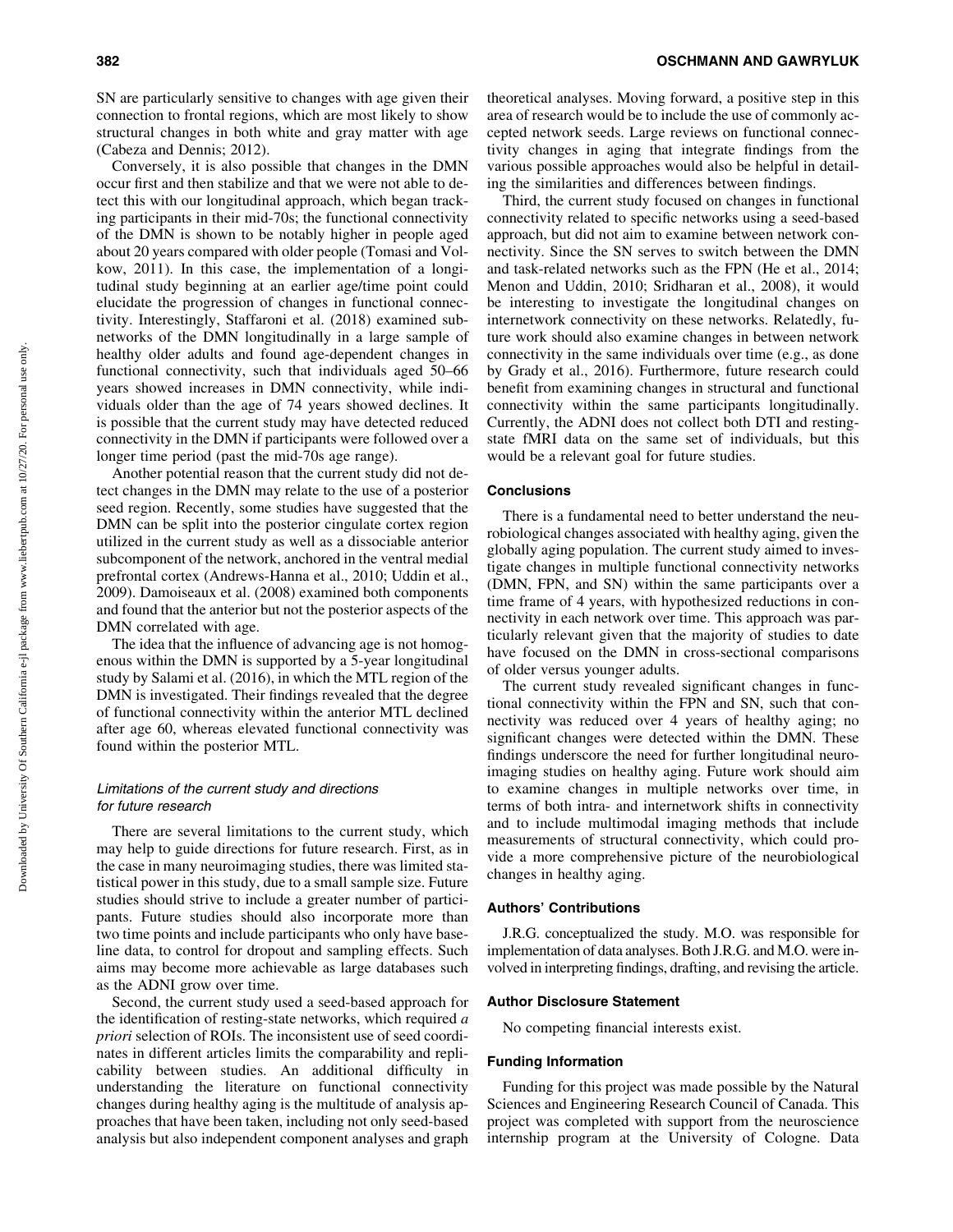## FUNCTIONAL CONNECTIVITY IN AGING 383

collection and sharing for this project were funded by the Alzheimer's Disease Neuroimaging Initiative (ADNI) (National Institutes of Health Grant U01 AG024904) and DOD ADNI (Department of Defense award number W81XWH-12-2- 0012). ADNI is funded by the National Institute on Aging, the National Institute of Biomedical Imaging and Bioengineering, and through contributions from the following: AbbVie, Alzheimer's Association; Alzheimer's Drug Discovery Foundation; Araclon Biotech; Bio-Clinica, Inc.; Biogen; Bristol-Myers Squibb Company; CereSpir, Inc.; Cogstate; Eisai Inc.; Elan Pharmaceuticals, Inc.; Eli Lilly and Company; EuroImmun; F. Hoffmann-La Roche Ltd and its affiliated company Genentech, Inc.; Fujirebio; GE Healthcare; IXICO Ltd.; Janssen Alzheimer Immunotherapy Research & Development, LLC.; Johnson & Johnson Pharmaceutical Research & Development LLC.; Lumosity; Lundbeck; Merck & Co., Inc.; Meso Scale Diagnostics, LLC.; NeuroRx Research; Neurotrack Technologies; Novartis Pharmaceuticals Corporation; Pfizer Inc.; Piramal Imaging; Servier; Takeda Pharmaceutical Company; and Transition Therapeutics. The Canadian Institutes of Health Research is providing funds to support ADNI clinical sites in Canada. Private sector contributions are facilitated by the Foundation for the National Institutes of Health. The grantee organization is the Northern California Institute for Research and Education, and the study is coordinated by the Alzheimer's Therapeutic Research Institute at the University of Southern California. ADNI data are disseminated by the Laboratory for Neuro Imaging at the University of Southern California.

#### **References**

- Alakörkkö T, Saarimäki H, Glerean E, Saramäki J, Korhonen O. 2017. Effects of spatial smoothing on functional brain networks. [Eur J Neurosci](https://www.liebertpub.com/action/showLinks?pmid=28922510&crossref=10.1111%2Fejn.13717&citationId=p_127) 46:2471–2480.
- Andersson JLR, Jenkinson M, Smith S. 2007a. *Non-linear Optimisation. FMRIB Technical Report TR07JA1*; pp. 1–16. [https://www.fmrib.ox.ac.uk/datasets/techrep/tr07ja1/tr07ja1](https://www.fmrib.ox.ac.uk/datasets/techrep/tr07ja1/tr07ja1.pdf) [.pdf](https://www.fmrib.ox.ac.uk/datasets/techrep/tr07ja1/tr07ja1.pdf) (Last accessed November 20, 2019).
- Andersson JLR, Jenkinson M, Smith S. 2007b. *Non-linear Registration, Aka Spatial Normalisation. FMRIB Technical Report TR07JA2*; pp. 1–21. [https://www.fmrib.ox.ac.uk/](https://www.fmrib.ox.ac.uk/datasets/techrep/tr07ja2/tr07ja2.pdf) [datasets/techrep/tr07ja2/tr07ja2.pdf](https://www.fmrib.ox.ac.uk/datasets/techrep/tr07ja2/tr07ja2.pdf) (Last accessed November 20, 2019).
- Andrews-Hanna JR, Reidler JS, Sepulcre J, Poulin R, Buckner RL. 2010. Functional-anatomic fractionation of the brain's default network. [Neuron](https://www.liebertpub.com/action/showLinks?pmid=20188659&crossref=10.1016%2Fj.neuron.2010.02.005&citationId=p_130) 65:550–562.
- Andrews-Hanna JR, Snyder AZ, Vincent JL, Lustig C, Head D, Raichle ME, et al. 2007. Disruption of large-scale brain systems in advanced aging. [Neuron](https://www.liebertpub.com/action/showLinks?pmid=18054866&crossref=10.1016%2Fj.neuron.2007.10.038&citationId=p_131) 56:924–935.
- Beckmann CF, Jenkinson M, Smith SM. 2003. General multilevel linear modeling for group analysis in FMRI. [Neuro-](https://www.liebertpub.com/action/showLinks?pmid=14568475&crossref=10.1016%2FS1053-8119%2803%2900435-X&citationId=p_132)[Image](https://www.liebertpub.com/action/showLinks?pmid=14568475&crossref=10.1016%2FS1053-8119%2803%2900435-X&citationId=p_132) 20:1052–1063.
- Cabeza R, Dennis NA. 2012. Frontal lobes and aging: Deterioration and compensation. In: Stuss DT, Knight RT (eds.) *Principles of Frontal Lobe Function*, 2nd ed. New York: Oxford University Press.
- Chong JSX, Ng KK, Tandi J, Wang C, Poh J-H, Lo JC, et al. 2019. Longitudinal changes in the cerebral cortex functional organization of healthy elderly. [J Neurosci](https://www.liebertpub.com/action/showLinks?pmid=31109962&crossref=10.1523%2FJNEUROSCI.1451-18.2019&citationId=p_134) 39:5534–5550.
- Crane PK, Carle A, Gibbons LE, Insel P, Mackin RS, et al.; for the Alzheimer's Disease Neuroimaging Initiative. 2012.

Development and assessment of a composite score for memory in the Alzheimer's Disease Neuroimaging Initiative (ADNI). [Brain Imaging Behav](https://www.liebertpub.com/action/showLinks?pmid=22782295&crossref=10.1007%2Fs11682-012-9186-z&citationId=p_135) 6:502–516.

- Damoiseaux JS. 2017. Effects of aging on functional and structural brain connectivity. [NeuroImage](https://www.liebertpub.com/action/showLinks?pmid=28159687&crossref=10.1016%2Fj.neuroimage.2017.01.077&citationId=p_136) 160:32–40.
- Damoiseaux JS, Beckmann CF, Arigita EJS, Barkhof F, Scheltens Ph, Stam CJ, et al. 2008. Reduced resting-state brain activity in the ''default network'' in normal aging. [Cereb](https://www.liebertpub.com/action/showLinks?pmid=18063564&crossref=10.1093%2Fcercor%2Fbhm207&citationId=p_137) [Cortex](https://www.liebertpub.com/action/showLinks?pmid=18063564&crossref=10.1093%2Fcercor%2Fbhm207&citationId=p_137) 18:1856–1864.
- De Luca M, Beckmann CF, De Stefano N, Matthews PM, Smith SM. 2006. fMRI resting state networks define distinct modes of long-distance interactions in the human brain. [NeuroImage](https://www.liebertpub.com/action/showLinks?pmid=16260155&crossref=10.1016%2Fj.neuroimage.2005.08.035&citationId=p_138) 29:1359–1367.
- Dennis EL, Thompson PM. 2014. Functional brain connectivity using fMRI in aging and Alzheimer's disease. [Neuropsychol](https://www.liebertpub.com/action/showLinks?pmid=24562737&crossref=10.1007%2Fs11065-014-9249-6&citationId=p_139) [Rev](https://www.liebertpub.com/action/showLinks?pmid=24562737&crossref=10.1007%2Fs11065-014-9249-6&citationId=p_139) 24:49–62.
- Dosenbach NUF, Visscher KM, Palmer ED, Miezin FM, Wenger KK, Kang HC, et al. 2006. A core system for the implementation of task sets. [Neuron](https://www.liebertpub.com/action/showLinks?pmid=16731517&crossref=10.1016%2Fj.neuron.2006.04.031&citationId=p_140) 50:799–812.
- Ferreira LK, Busatto GF. 2013. Resting-state functional connectivity in normal brain aging. [Neurosci Biobehav Rev](https://www.liebertpub.com/action/showLinks?pmid=23333262&crossref=10.1016%2Fj.neubiorev.2013.01.017&citationId=p_141) 37:384–400.
- Fox MD, Snyder AZ, Vincent JL, Corbetta M, Raichle ME. 2005. The human brain is intrinsically organized into dynamic, anticorrelated functional networks. [Proc Natl Acad](https://www.liebertpub.com/action/showLinks?crossref=10.1073%2Fpnas.0504136102&citationId=p_142) [Sci U S A](https://www.liebertpub.com/action/showLinks?crossref=10.1073%2Fpnas.0504136102&citationId=p_142) 6:9673–9678.
- Gibbons LE, Carle AC, Mackin RS, Harvey D, Mukherjee S, et al.; for the Alzheimer's Disease Neuroimaging Initiative. 2012. A composite score for executive functioning, validated in Alzheimer's Disease Neuroimaging Initiative (ADNI) participants with baseline mild cognitive impairment. [Brain](https://www.liebertpub.com/action/showLinks?pmid=22644789&crossref=10.1007%2Fs11682-012-9176-1&citationId=p_143) [Imaging Behav](https://www.liebertpub.com/action/showLinks?pmid=22644789&crossref=10.1007%2Fs11682-012-9176-1&citationId=p_143) 6:517–527.
- Grady C, Sarraf S, Saverino C, Campbell K. 2016. Age differences in the functional interactions among the default, frontoparietal control, and dorsal attention networks. [Neurobiol](https://www.liebertpub.com/action/showLinks?pmid=27103529&crossref=10.1016%2Fj.neurobiolaging.2016.02.020&citationId=p_144) [Aging](https://www.liebertpub.com/action/showLinks?pmid=27103529&crossref=10.1016%2Fj.neurobiolaging.2016.02.020&citationId=p_144) 41:159–172.
- Greve DN, Fischl B. 2009. Accurate and robust brain image alignment using boundary-based registration. [NeuroImage](https://www.liebertpub.com/action/showLinks?pmid=19573611&crossref=10.1016%2Fj.neuroimage.2009.06.060&citationId=p_145) 48:63–72.
- He X, Qin W, Liu Y, Zhang X, Duan Y, Song J, et al. 2014. Abnormal salience network in normal aging and in amnestic mild cognitive impairment and Alzheimer's disease: abnormal salience network in normal aging and AD. [Hum Brain](https://www.liebertpub.com/action/showLinks?pmid=24222384&crossref=10.1002%2Fhbm.22414&citationId=p_146) [Mapp](https://www.liebertpub.com/action/showLinks?pmid=24222384&crossref=10.1002%2Fhbm.22414&citationId=p_146) 35:3446–3464.
- Huang C-C, Hsieh W-J, Lee P-L, Peng L-N, Liu L-K, Lee W-J, et al. 2015. Age-related changes in resting-state networks of a large sample size of healthy elderly. [CNS Neurosci Ther](https://www.liebertpub.com/action/showLinks?pmid=25864728&crossref=10.1111%2Fcns.12396&citationId=p_147) 21: 817–825.
- Jenkinson M, Bannister P, Brady M, Smith S. 2002. Improved optimization for the robust and accurate linear registration and motion correction of brain images. [NeuroImage](https://www.liebertpub.com/action/showLinks?pmid=12377157&crossref=10.1006%2Fnimg.2002.1132&citationId=p_148) 17:825–841.
- Jenkinson M, Beckmann CF, Behrens TEJ, Woolrich MW, Smith SM. 2012. FSL. [NeuroImage](https://www.liebertpub.com/action/showLinks?pmid=21979382&crossref=10.1016%2Fj.neuroimage.2011.09.015&citationId=p_149) 62:782–790.
- Jenkinson M, Smith S. 2001. A global optimisation method for robust affine registration of brain images. [Med Image Anal](https://www.liebertpub.com/action/showLinks?pmid=11516708&crossref=10.1016%2FS1361-8415%2801%2900036-6&citationId=p_150) 5:143–156.
- Li HJ, Hou XH, Liu HH, Yue CL, Lu GM, Zuo XN. 2015. Putting task activation into large-scale brain networks: a meta-analysis of 114 fMRI studies on healthy aging. [Neuro](https://www.liebertpub.com/action/showLinks?pmid=26318367&crossref=10.1016%2Fj.neubiorev.2015.08.013&citationId=p_151)[sci Biobehav Rev](https://www.liebertpub.com/action/showLinks?pmid=26318367&crossref=10.1016%2Fj.neubiorev.2015.08.013&citationId=p_151) 57:156–174.
- Li X, Morgan PS, Ashburner J, Smith J, Rorden C. 2016. The first step for neuroimaging data analysis: DICOM to NIfTI conversion. [J Neurosci Methods](https://www.liebertpub.com/action/showLinks?pmid=26945974&crossref=10.1016%2Fj.jneumeth.2016.03.001&citationId=p_152) 264:47–56.
- Marek S, Dosenbach NUF. 2018. The frontoparietal network: function, electrophysiology, and importance of individual precision mapping. [Dialogues Clin Neurosci](https://www.liebertpub.com/action/showLinks?pmid=30250390&crossref=10.31887%2FDCNS.2018.20.2%2Fsmarek&citationId=p_153) 20:133–140.